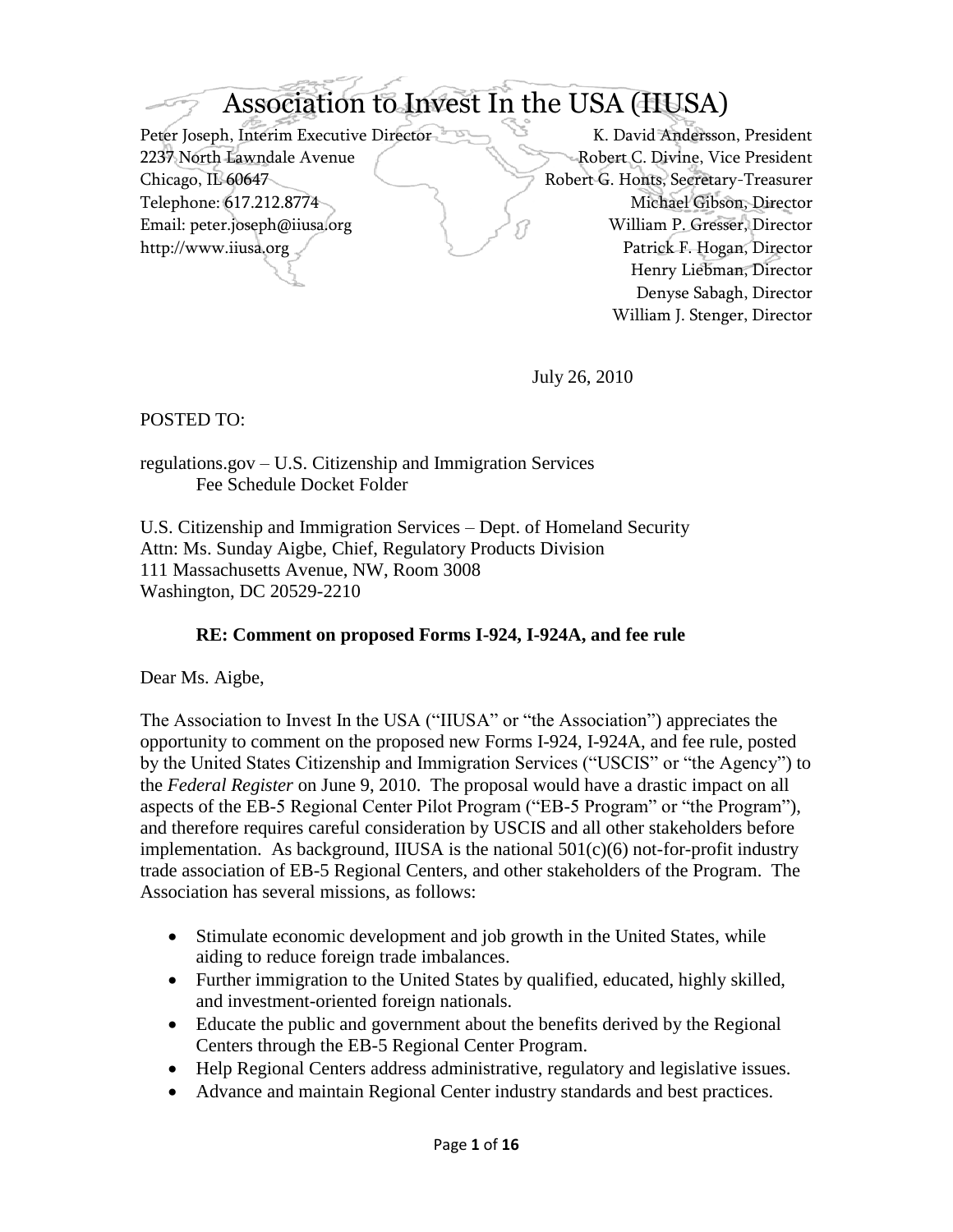Be a strong, unified voice for permanent authorization and improvement of the EB-5 Regional Center Program to enhance Regional Center activities.

IIUSA supports USCIS efforts to raise the standards of Regional Center applications, information collection, data aggregation and publication, and monitoring of Regional Center activities. However, the Association is also concerned that the manner in which these efforts is being put into practice lacks regulatory or statutory authority. Furthermore, IIUSA is concerned that implementing such big changes to the EB-5 Program without the proper authority and without going through the standard rulemaking process will lead to uncertainty and unintended consequences that will negatively impact the Program at a time when it is contributing more to the U.S. economy than ever. EB-5 visa usage more than tripled from FY2008 to FY2009. USCIS has already adjudicated more I-526 petitions in FY2010 than they did all of FY 2009. The purpose of this letter is to provide USCIS with the necessary information and insight to bolster its efforts to improve the EB-5 Program by demanding the legal authority and procedure to back up the Agency in its policy and rulemaking. Only then will the Program enjoy the certainty necessary to run a successful international investment Program.

#### **Proposed new fee for Regional Center designation (\$6,230)**

IIUSA recognizes that there are real costs involved in the adjudication process for Regional Center applications. These include personnel, training, management and oversight. It benefits the Program if USCIS has the resources required to maintain an adequate workforce required for the timely processing of applications. IIUSA supports the collection of fees for those necessary activities. IIUSA, however, has the following comments on the proposed fee:

## *Pre-filing consultation under proposed fee*

IIUSA believes the proposed I-924 fee for regional center designation (and amendment, including exemplar petitions for project review and amendments thereto) should also support a "pre-filing cooperative consultation" between USCIS, the regional center, and any developer involved. These filings can involve complex and substantial investments under fairly urgent market conditions in relation to complex rules for which USCIS interpretation is not well settled, and under these circumstances it makes sense to allow the filing parties to discuss the matter cooperatively with USCIS officers and/or counsel in order to obtain initial reaction to plans and drafts. Open discussion would allow the filing parties to quickly make changes to documents and arrangements in advance of formal filing in a way that cannot happen quickly in a process of written submissions, request for submissions, and formal responses. Of course USCIS can make a record of the pre-filing consultation discussions in order to protect the parties from any appearance of impropriety. This kind of process is allowed by other federal agencies when substantial investments and planning are involved and when the developer's unawareness or misunderstanding of the regulator's position on what the project would become could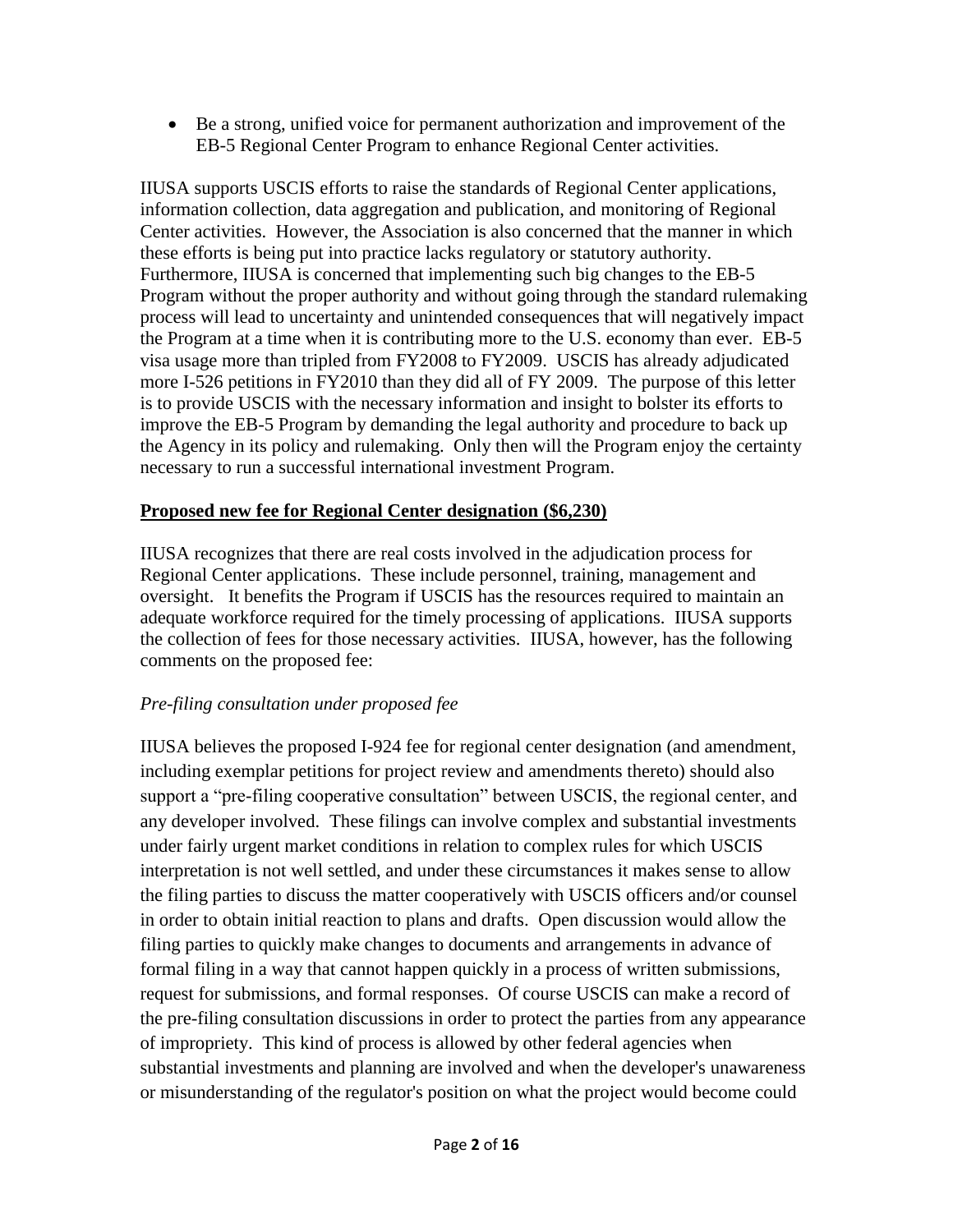be very costly and could undermine the purposes of the government program by scaring away parties who would fear being shut down after making significant efforts without any government interaction and guidance. Pre-filing consultation can be an option and could even carry a separate fee commensurate with the government time expected.

The following are examples of pre-filing consultation arrangements offered by U.S. federal agencies and a wide range of other government agencies:

*Treasury Issues Final CFIUS Regulations to Implement FINSA* (reviewing foreign investment in U.S. business for national security): <http://www.akingump.com/communicationcenter/newsalertdetail.aspx?pub=2021>

*IRS Pre-Filing Agreements Consultation*: [http://www.deloitte.com/assets/Dcom-](http://www.deloitte.com/assets/Dcom-UnitedStates/Local%20Assets/Documents/us_tax_irs_prefiling_050508.pdf)[UnitedStates/Local%20Assets/Documents/us\\_tax\\_irs\\_prefiling\\_050508.pdf](http://www.deloitte.com/assets/Dcom-UnitedStates/Local%20Assets/Documents/us_tax_irs_prefiling_050508.pdf)

*FERC pre-filing process*:

[http://www.fws.gov/habitatconservation/gas\\_prefiling\\_FERC\\_staff\\_NEPA\\_guida](http://www.fws.gov/habitatconservation/gas_prefiling_FERC_staff_NEPA_guidance_2004.pdf) [nce\\_2004.pdf](http://www.fws.gov/habitatconservation/gas_prefiling_FERC_staff_NEPA_guidance_2004.pdf) 

*Interagency Task Force Report on Improving Coordination of ESA Section 7 Consultation with the FERC Licensing Process* (environmental review of project, characterized as "Collaborative pre-filing consultation process" under 18 CFR 4.34 (i)):

[http://www.nmfs.noaa.gov/habitat/habitatprotection/pdf/anadfish/itf/esa\\_final.pdf](http://www.nmfs.noaa.gov/habitat/habitatprotection/pdf/anadfish/itf/esa_final.pdf)

*SEC Guidance for Consulting with the Chief Accountant* (Once a decision has been made as to the appropriate resolution for the accounting, auditing or independence issue, the company will be contacted by phone to communicate the staff conclusion and basis thereof. At this point, the company may wish to request a review of the OCA staff accounting, auditing or independence conclusion by the Chief Accountant, which is often accomplished through an in-person meeting between the company and the staff. The company should inform the team leader if it wishes to request such a review.):

<http://www.sec.gov/info/accountants/ocasubguidance.htm> and speech ("Pre-filing consultations are strongly encouraged by the staff to facilitate the processing of filings containing complex or unusual transactions. Such consultations eliminate the time-consuming effort during the review process to identify and resolve an issue which could prolong the review process."):

<http://www.sec.gov/news/speech/speecharchive/1996/spch083.txt>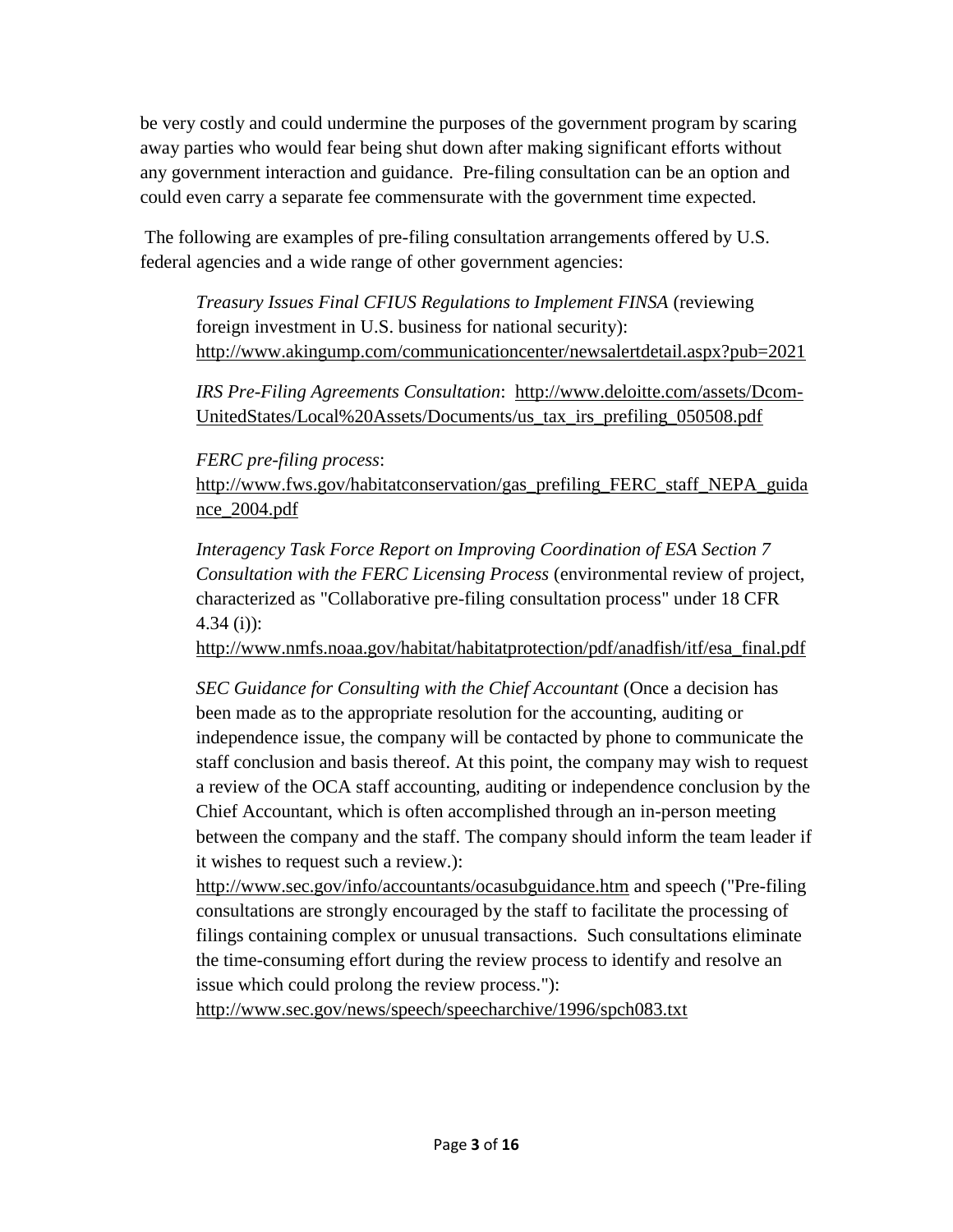*Massachusetts Division of Fisheries and Wildlife MESA Project Review Process*: [http://www.mass.gov/dfwele/dfw/nhesp/regulatory\\_review/mesa/mesa\\_project\\_re](http://www.mass.gov/dfwele/dfw/nhesp/regulatory_review/mesa/mesa_project_review.htm) [view.htm](http://www.mass.gov/dfwele/dfw/nhesp/regulatory_review/mesa/mesa_project_review.htm)

*Recommendation to FDA for pre-filing consultation*: [http://books.nap.edu/openbook.php?record\\_id=9453&page=1](http://books.nap.edu/openbook.php?record_id=9453&page=1)

*China's Anti-Monopoly Law*: [http://www.mayerbrown.com/chinaantimonopolylaw/article.asp?id=6008&nid=1](http://www.mayerbrown.com/chinaantimonopolylaw/article.asp?id=6008&nid=11757) [1757](http://www.mayerbrown.com/chinaantimonopolylaw/article.asp?id=6008&nid=11757)

*Lower filing fee for amendments to Regional Center designations and exemplar I-526s*

The USCIS, like all federal agencies, is required to follow the Office of Management and Budget ("OMB") *Circular No. A-25 Revised* 

(http://www.whitehouse.gov/omb/rewrite/circulars/a025/a025.html) when determining the fees to charge for its services. In the case of the proposed \$6,230 fee for proposed Form I-924, IIUSA does not believe USCIS has met this burden set forth in Section 7f of the aforementioned Circular. That section states that "every effort should be made to keep the costs of collection to a minimum." In A12d of the *Supporting Statement*: *Application for Regional Center under the Immigrant Investor Pilot Program: Form I-924, and Form I-924A* (OMB No. 1615-NEW), USCIS states that the adjudication of amendments to Regional Center designations required 10 hours of work per response, compared to 40 hours for initial designation. IIUSA believes USCIS should consider a separate and lower fee based on the 30 hours difference in adjudication time between initial designation applications and amendments to existing designations. This rationale also applies to "exemplar I-526 petitions." The Association supports a full fee for initial exemplar petition adjudication. However it is IIUSA's position that USCIS should lower the fee for filing amendments to already approved exemplar I-526 petitions, which are usually filed to make sure all "material change" requirements have been met. USCIS states that an amendment takes 25% as much time to adjudicate. According to Section 7f of the OMB Circular, USCIS is required to keep the fees associated with this service to a minimum. As such, the fee for amendments to existing Regional Center designations or approved exemplar I-526 petitions should be 25% of the initial designation fee.

## **Form I-924 Instructions**

## *Two-year job creation timeline requirement*

Under the heading, *What Is the Immigrant Invest Pilot Program and How Is It Different From the Basic "EB-5" Immigrant Investor Program?, Section d, it states "The new* commercial enterprise must create or maintain at least 10 full-time jobs for qualifying U.S. workers within two years of the alien investor's admission to the United States as a Conditional Permanent Resident (CPR)." USCIS has stated this in the past in policy memos. This has no basis in statute or regulation, is contrary to the recognized purpose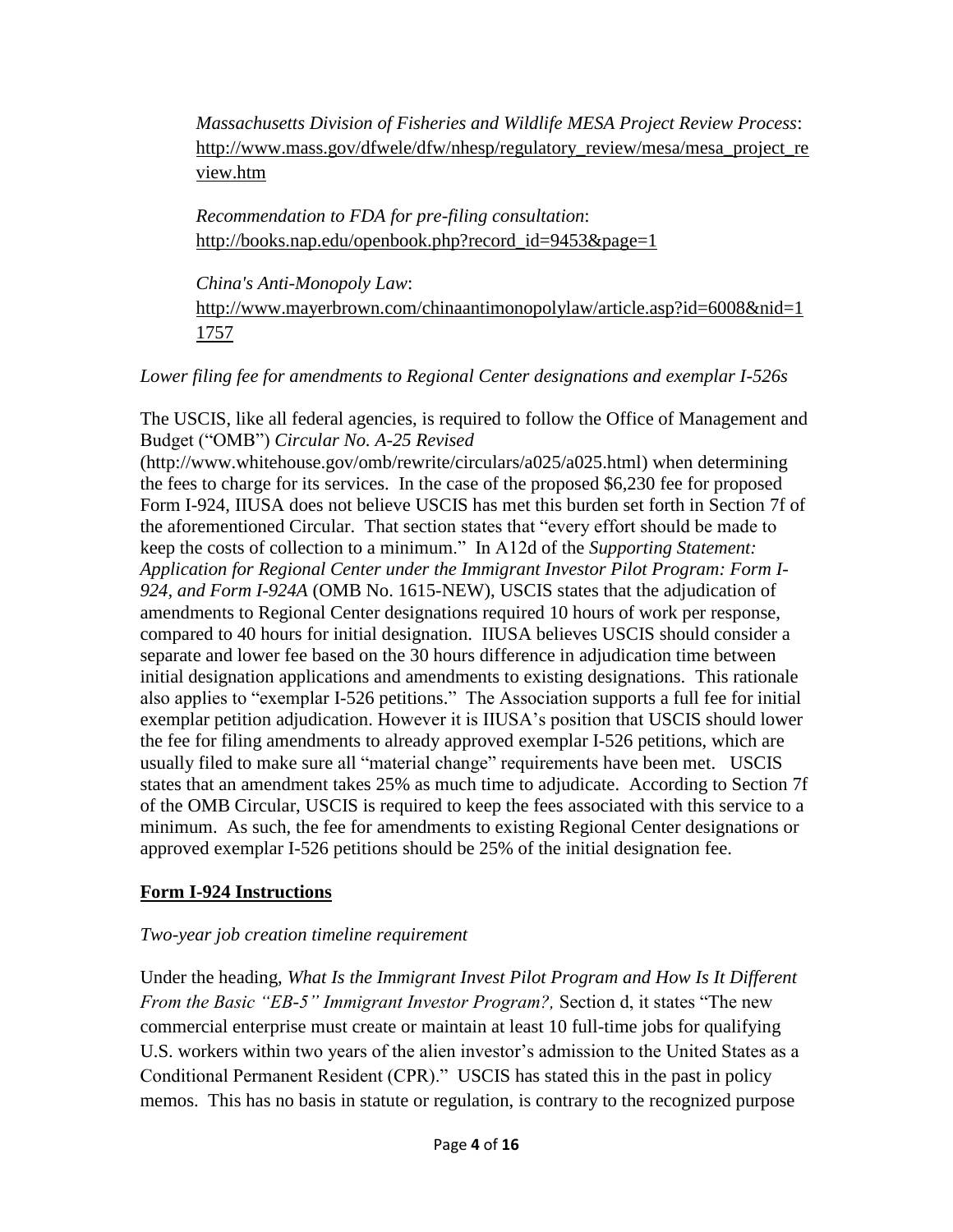of the Pilot Program, and would serve to frustrate the transformational purposes of the Pilot Program as a practical matter.

# A. The statute does not mention timing of job creation at all.

Neither the 1990 Act creating the EB-5 program nor the 1992 Appropriations Act creating the Pilot Program mention anything about a timeline for job creation. INA §§ 203(b)(5) and 216A contain no reference to a deadline for job creation.

# B. The regulations impose no specific time limit for Pilot Program job creation.

In 1991 INS proposed and finalized the initial regulations for the newly created EB-5 program. The key section concerning eligibility at the initial I-526 stage was (and still is) 8 CFR 204.5(j), which contains separate sections for each of the primary eligibility requirements: enterprise establishment, investment (being) made, lawful means of obtaining capital, job creation, management, and targeted area (if applicable). The section on "Job Creation" at  $8$  CFR 204.6(j)(4) contained two subsections, one for "General" investments and one for "Troubled businesses." The "General" provision required showing that 10 jobs would be created within 2 years. The "Troubled business" provision required showing that the existing jobs would be preserved for at least two years. Interestingly, neither the proposed nor final rule discussed the two-year requirements in their respective preambles. See 56 Fed. Reg. 30707-08 (July 5, 1991); 56 Fed. Reg. 60901-04 (Nov. 29, 1991).

In 1992, Congress in an Appropriation Act created the Pilot Program for regional centers. In the August 1993 interim rule implementing the Pilot Program, INS stated, quoting the Appropriations Act:

Section 610 of the Appropriations Act expressly relaxes the job creation requirement currently set forth at 8 CFR 204.6 by allowing aliens investing in a new commercial enterprise located in regional centers to establish "reasonable" methodologies" for determining the number of jobs created, "including such jobs which are estimated to have been created indirectly through revenues generated from increased exports resulting from the pilot program."

58 Fed. Reg. 44606-07 (August 24, 1993). See also 59 Fed. Reg. 17920 (April 15, 1994) (final rule, making no relevant changes). (Note: 2002 statutory amendments eliminated the export component but have not yet been incorporated in the regulations).

The 1993 regulation added a third way to meet the job creation requirement, unique to regional center investments and exclusive of the other two ways. Following these amendments,  $8 \text{ CFR } 204.6$ (j)(4) provides three separate adjudication scenarios – general,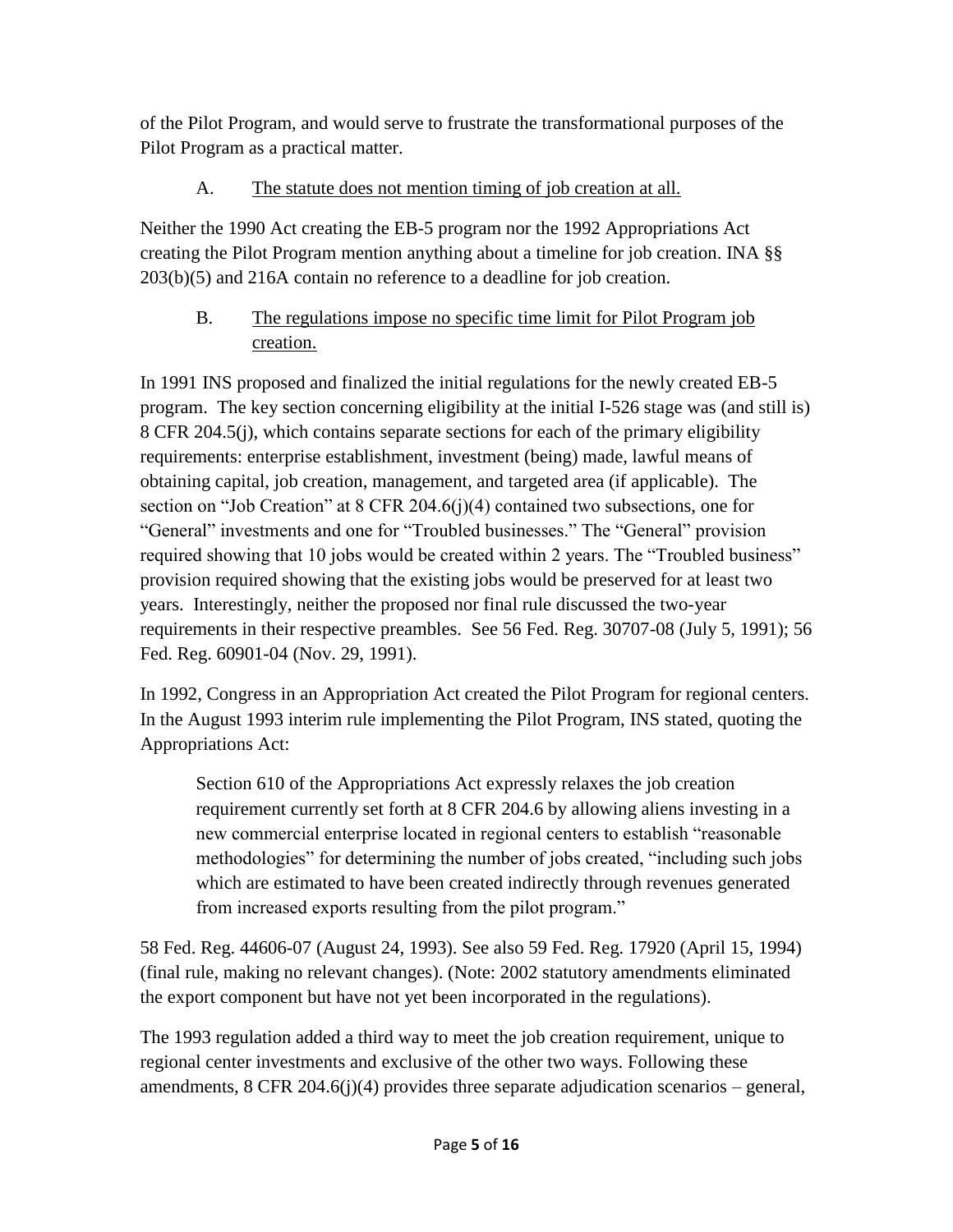troubled business, and Pilot Program, and in the latter case for Pilot Program based petitions. There is no requirement of a comprehensive business plan providing for job creation within 2 years. The current regulation is as follows, with the 1993 additions highlighted and certain emphasis added through bold and italics font:

**(j) Initial evidence to accompany petition.** A petition submitted for classification as an alien entrepreneur must be accompanied by evidence that the alien has invested or is actively in the process of investing lawfully obtained capital in a new commercial enterprise in the United States which will create fulltime positions for not fewer than 10 qualifying employees. In the case of petitions submitted under the Immigrant Investor Pilot Program, a petition must be accompanied by evidence that the alien has invested, or is actively in the process of investing, capital obtained through lawful means within a regional center designated by the Service in accordance with paragraph (m)(4) of this section. The petitioner may be required to submit information or documentation that the Service deems appropriate in addition to that listed below.

[**(1)-(3)** re enterprise established, investment (being) made, lawful means of obtaining capital]

#### **(4) Job creation** --

**(i) General.** To show that a new commercial enterprise will create not fewer than ten (10) full-time positions for qualifying employees, the petition must be accompanied by:

> (A) Documentation consisting of photocopies of relevant tax records, Forms I-9, or other similar documents for ten (10) qualifying employees, if such employees have already been hired following the establishment of the new commercial enterprise; or

(B) A copy of a comprehensive business plan showing that, due to the nature and projected size of the new commercial enterprise, the need for not fewer than ten (10) qualifying employees will result, including approximate dates, *within the next two years*, and when such employees will be hired.

**(ii) Troubled business.** To show that a new commercial enterprise which has been established through a capital investment in a troubled business meets the statutory employment creation requirement, the petition must be accompanied by evidence that the number of existing employees is being or will be maintained at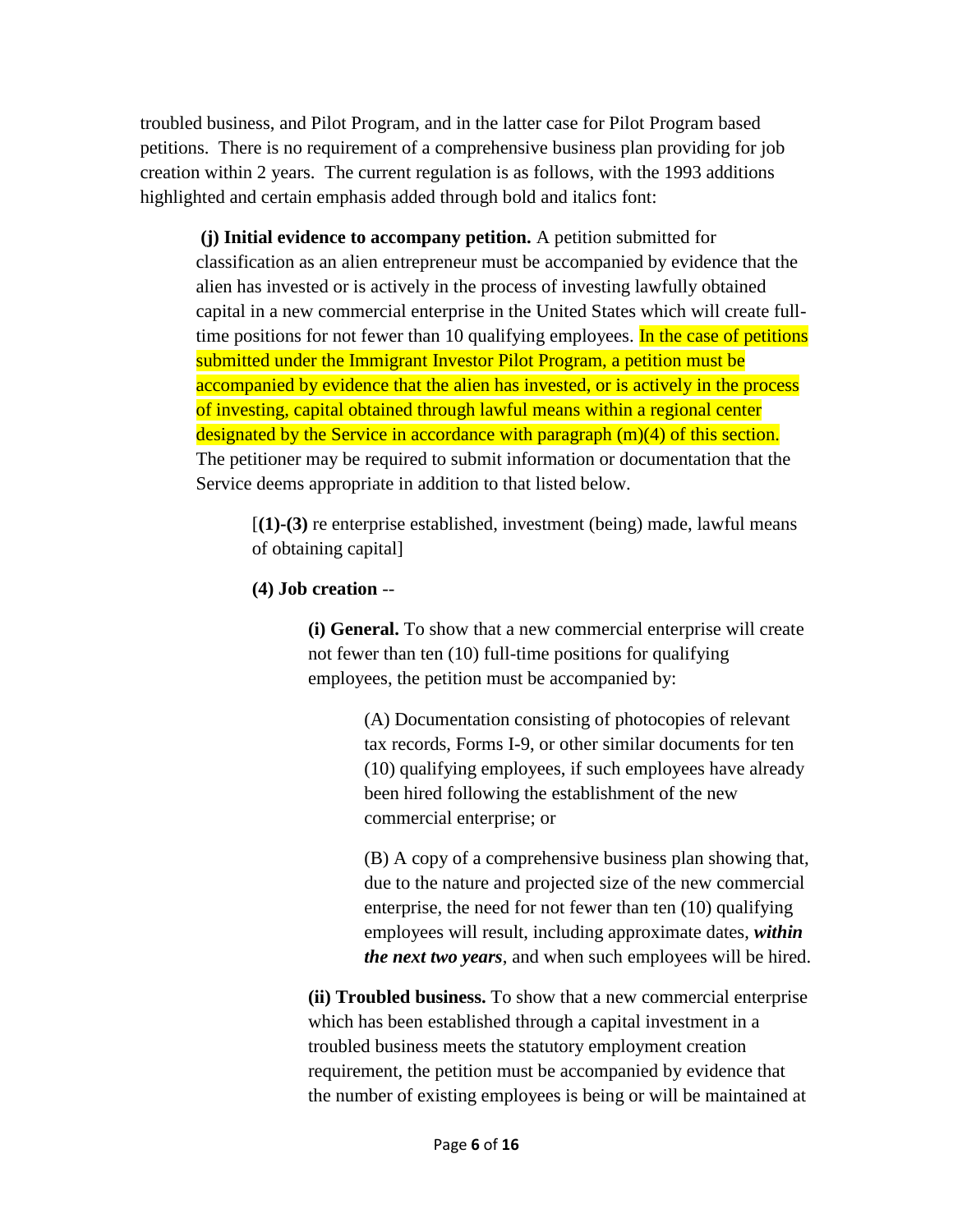no less than the pre-investment level *for a period of at least two years*. Photocopies of tax records, Forms I-9, or other relevant documents for the qualifying employees and a comprehensive business plan shall be submitted in support of the petition.

**(iii) Immigrant Investor Pilot Program.** To show that the new commercial enterprise located within a regional center approved for participation in the Immigrant Investor Pilot Program meets the statutory employment creation requirement, the petition must be accompanied by evidence that the investment will create full-time positions for not fewer than 10 persons either **directly or indirectly** through revenues generated from increased exports resulting from the Pilot Program. Such evidence may be demonstrated by **reasonable methodologies** including those set forth in paragraph (m)(3) of this section.

[**(5)** and **(6)** re management and targeted area]

The obvious is worth articulating: In subsections  $(i)(4)(i)$  and  $(ii)$ , two years is clearly stated: 10 jobs will be created within 2 years, or existing employees will be maintained for 2 years. But in subsection (iii), which is totally separate and independent from (i) and (ii), *there is no mention of a time period at all*. Paragraph  $(m)(3)$ , referred to in subsection  $(j)(4)(iii)$  concerning "reasonable methodologies" that can be used to show job creation for regional centers, also does not contain any reference to a two-year period. That is not an accident. Subsection (iii) mentions the "statutory employment creation requirement," which does not include a time limitation. It says "will create" 10 jobs "either directly or indirectly." Indirect job creation takes time. "Promotion of economic growth" is the clear statutory purpose. Two years is too short. For example, obtaining permits and building anything substantial often takes more than two years, and the indirect job creation takes even longer. Indirect job creation can be predicted by a qualified economist but is not normally measured as of a particular time period, because it is not physically connected to the target investment. The regulation imposes time frames for job creation or retention in two instances and purposely leaves out any reference to two years for regional center investments. USCIS cannot impose a nonstatutory requirement based on a regulation that clearly and purposely omits the requirement.

The framework of 8 CFR 204.6(j)(4) makes it clear that each of its subparts – (i), (ii) and  $(iii)$  – is intended to be read disjunctively. That is, when part  $(i)$  is applicable to adjudication of the I-526 petition, parts (ii) and (iii) do not also apply. Conversely, when part (iii) governs the adjudication of the I-526 petition for a regional center investment, then neither part (i) nor part (ii) apply. Any requirement applicable to all three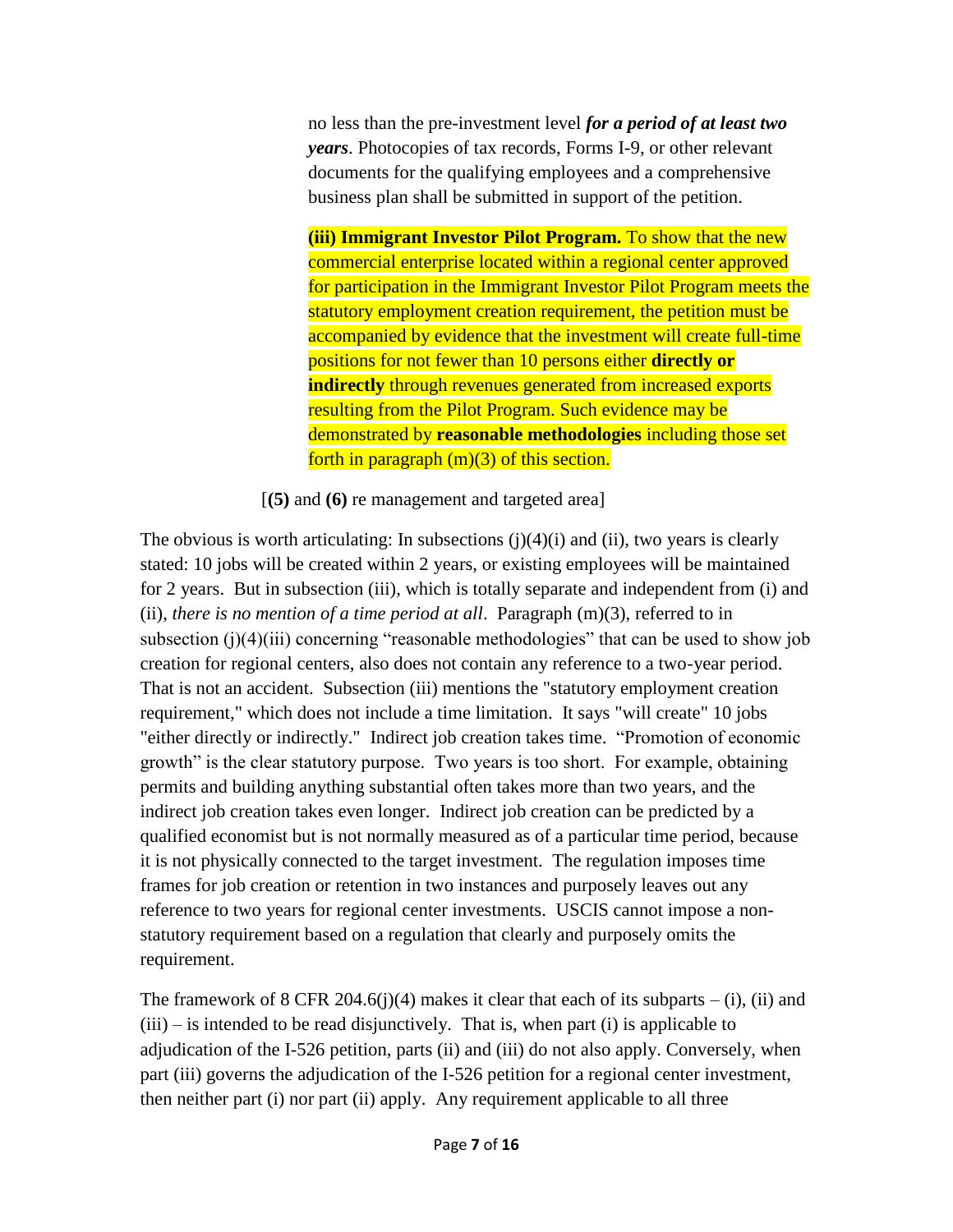subsections would have been articulated in introductory language of  $204(i)(4)$  preceding the subsections, but there is no such language. The word "General" introducing subsection (i) refers to those cases not covered by the other two subsections—not to requirements generally applicable to all three subsections. For example, subsection (i) *General* requires evidence of tax records and I-9 forms for employees. Part (ii) *Troubled business* also explicitly requires evidence of tax records and I-9 forms for employees. There would be no need for this explicit reference in part (ii) if part (i) were intended to be interpreted as a catch-all set of requirements for all I-526 petitions. The correct reading, rather, is that parts (i), (ii) and (iii) are separate and alternative requirements; the petitioner satisfies the job creation aspect of the regulation by fitting within just one of these alternatives. Naturally, part (iii) relating to Pilot Program-based investor petitions does not require evidence of tax records and I-9 forms, let alone a comprehensive business plan that identifies specific employment positions within the 2 year conditional period, because indirect jobs are not susceptible to that kind of proof.

# C. Requiring proof of job creation within 2 years would frustrate congressional intent.

The Pilot Program was enacted "*in order to increase interest in the existing alien entrepreneur immigrant classification* under section 203(b)(5) of the Act" (Interim Rule, 58 Fed. Reg. 44606 Aug 24, 1993), and that is accomplished insofar as the Pilot Program ―*expressly relaxes the job creation requirement* currently set forth in 8 CFR 204.6 by allowing alien investing in new commercial enterprises located within regional center to establish reasonable methodologies for determining the number of jobs created." (Id.) Thus, Pilot Program based petitions need not be based on qualified employees who are employed directly in the new commercial enterprise. The proposed standard, if adopted as law, would have the consequence of eliminating from EB5 consideration all those commercial ventures that have longer duration build-out or ramp-up periods. Rather than "increase interest" in EB5, such a standard would severely hinder its use.

## D. Not requiring regional center jobs within 2 years is consistent with standards for removing conditions.

The statute uses sparse words for what is required for approval of petitions to remove conditions. Originally, INA  $\S$  216A(d)(1) required proof that the alien established the enterprise; that the alien had invested, or was in the process of investing, the required capital; and that the alien had sustained the investment activity throughout the two years. The 2002 DOJ Act (Pub L No 107-273), at  $\S$  11036(b)(2), eliminated the "established" requirement and added a requirement that the alien "is otherwise conforming to the requirements of section  $203(b)(5)$ ." Regulations promulgated in 1999, and not amended to implement the 2002 statutory changes, include only the following concerning job creation: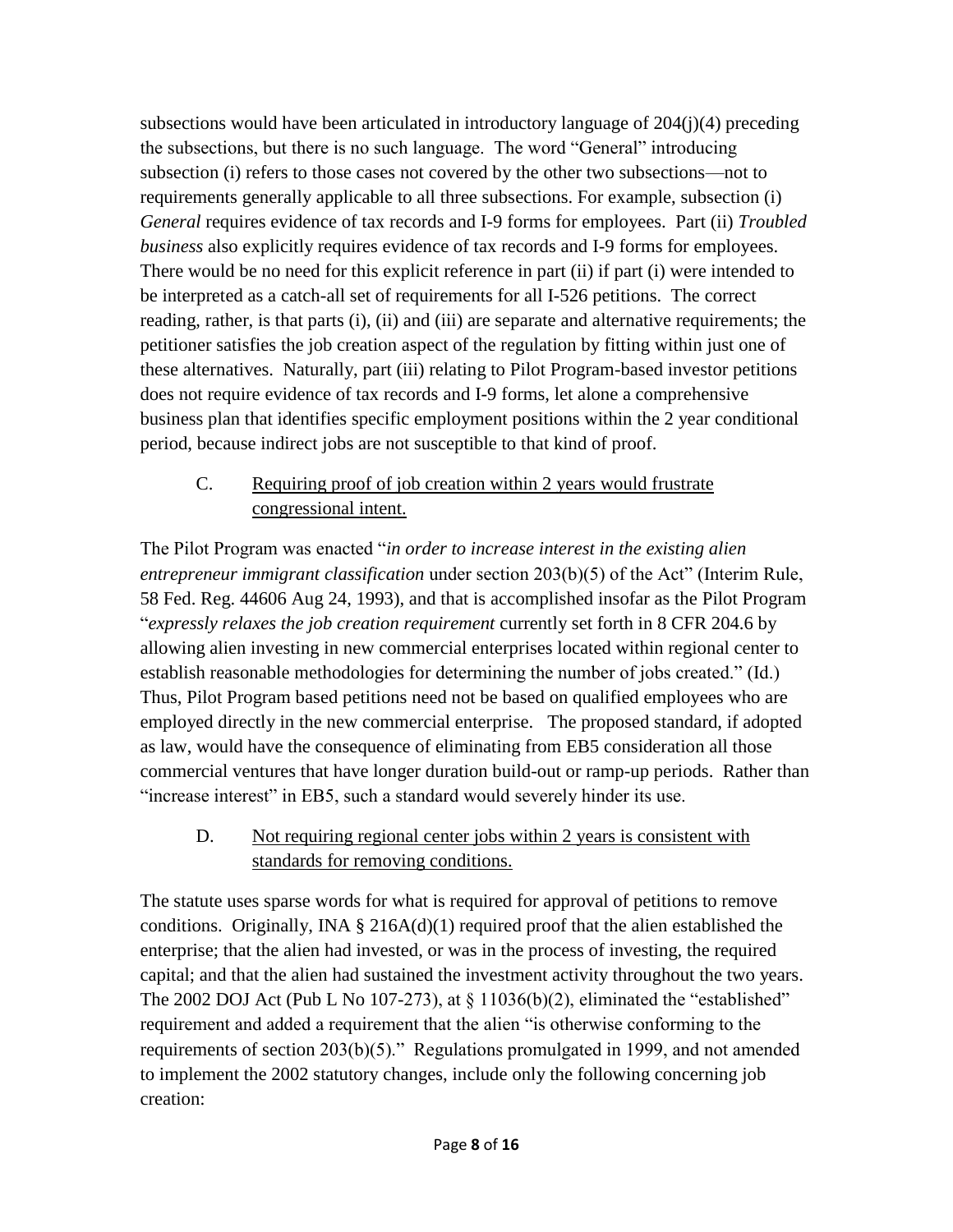Evidence that the alien created *or can be expected to create within a reasonable time* ten full-time jobs for qualifying employees. In the case of a "troubled" business" as defined in 8 CFR 204.6(j)(4)(ii), the alien entrepreneur must submit evidence that the commercial enterprise maintained the number of existing employees at no less than the pre-investment level for the period following his or her admission as a conditional permanent resident. Such evidence may include payroll records, relevant tax documents, and Forms I-9.

8 CFR 216.6(a)(4)(iv) (emphasis added). The regulation already dealt with the job creation requirement, so the 2002 statutory amendment's requirement of compliance with applicable EB-5 requirements does not affect the regulation for purposes of the instant discussion.

The regulation for I-829 adjudication quoted above does not distinguish between "General" and Pilot Program investors. Interestingly, this regulation allows "General" investors, who are required to have shown at the I-526 stage that they will create the 10 jobs within two years, to confess that they did not accomplish the task, as long as they show at the I-829 stage that that they "can be expected to create  $[10 \text{ jobs}]$  within a reasonable time."<sup>1</sup> For Pilot Program investors, this standard is the same as it was at the I-829 stage: within a reasonable time. Allowing regional centers to acknowledge from the start that their indirect job creation will take longer than two years accomplishes congressional intent, recognizes the reality of indirect job creation, and does not offend a framework that allows "General" investors to take more than two years in the end.

#### E. The 2002 Fix Provisions do not support a 2 year timeline for regional center jobs.

The 2002 Appropriations  $Act^2$  does not put a timeline on regional center job creation and in fact supports the opposite. The 2002 Act included three types of provisions affecting the EB-5 program: (1) fixes for the investors who had gotten caught in an interpretational shift reflected in *Matter if Izummi* ("Fix Provisions"); (2) removing the requirement that any investor "establish" the enterprise rather than invest in it (including clarification that limited partnerships can qualify); and (3) removing regional centers' requirement to increase exports and allowing them to use "general predictions" of "positive economic effects" in their proposals to USCIS for designation.

First, the 2002 Appropriations Act was enacted by a different Congress than the one that enacted the EB-5 program in 1990 or the one that added the Pilot Program for regional

<sup>&</sup>lt;sup>1</sup> "The Service recognizes that a bona-fide and good faith investment may not, by the end of the two-year period, meet all the expectations envisioned when the alien entrepreneur obtained conditional resident status." 59 Fed. Reg. 26587-26593 (May 23, 1994).

<sup>&</sup>lt;sup>2</sup> 21st Century Department of Justice Appropriations Authorization Act, Public Law 107-273, dated November 2, 2002. USCIS has not issued regulations interpreting this Act.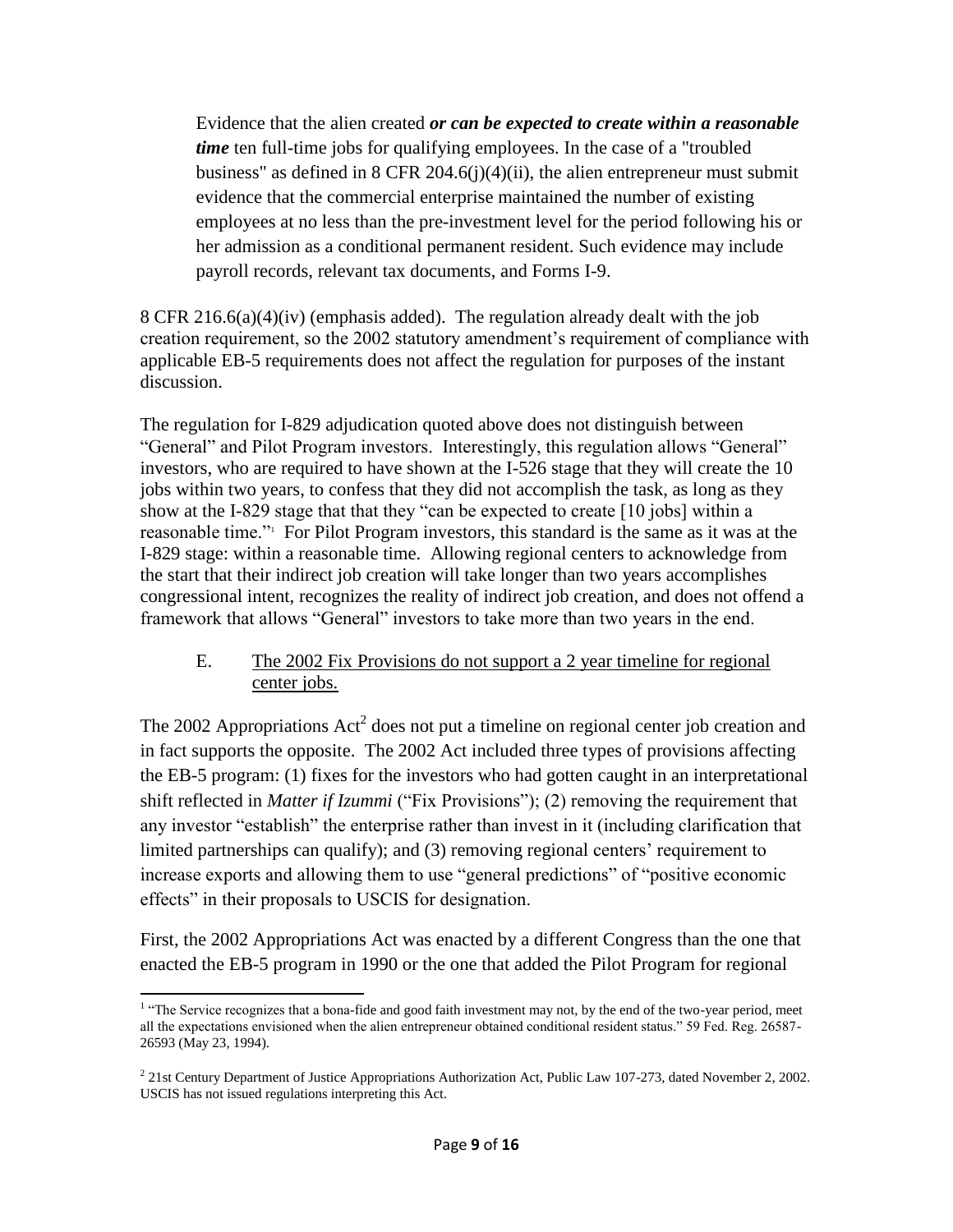centers in 1993. Any provisions not directly affecting the issue at hand do not establish Congressional intent behind any statute enacted by a previous Congress.

Even aside from that, the Fix Provisions were for a very specific and limited purpose, providing exceptions to the then-current interpretations of the statute for investors who had gotten caught in a change of interpretation reflected by *Matter of Izummi* and had been denied their I-829 petitions to remove conditions to their permanent residence. The covered petitioners must have obtained I-526 approval between 1995 and 1998—all at least 4 years before the 2002 Appropriations Act was enacted. The Fix Provisions did not direct INS/USCIS to go back and analyze matters as of the times that the denied petitions had been originally adjudicated. Rather, it allowed those investors to receive credit for jobs that were already created up to the date of a new first adjudication under the Fix Provisions and, if less than 10 jobs had been created (or less than the requisite capital had been invested), allowed them yet another two years to come back and demonstrate that any combination of enterprises had created 10 jobs. This was an extraordinary resolution for a complex problem that cannot reasonably be read to require that all 10 jobs have already been created for any EB-5 petition to be approved. INS/USCIS already had longstanding regulations allowing I-829 petitioners to show that any jobs not already created would be created "within a reasonable time." 8 CFR  $216.6(a)(4)(iv)$ . The Fix Provisions did not purport to change that, and USCIS has not found that regulation to be affected.

Moreover, even in requiring this special group of previously denied I-829 petitioners to show, at some point in the future, that 10 jobs would have already been created, the Fix Provisions still made the requirement of job creation "subject to subparagraphs (B) and (C)" of Section  $11031(c)(1)$ . Those excepted subsections changed the normal Fix Provision rule for two types of investments: Pilot Program and troubled business investments. These are the very same two types of investments that the regulations have always treated differently with regard to job creation. The Fix Provisions' exception for Pilot Program investments states simply that the investment must meet the requirements of the 1993 Appropriations Act creating the Pilot Program,<sup>3</sup> which essentially reiterates the "reasonable methodologies" requirement at  $8$  CFR 204.6(j)(4)(iii). The Fix Provisions do not support the notion that regional center investments must meet the same timing requirements as "General" investments. Instead, the Fix Provisions confirm the distinction that had already been made by INS in the regulations, which allow inclusion of indirect jobs as shown by reasonable methodologies and naturally do not require their creation within two years. Proof of job creation within a 2 year period is not required for regional program investors.

 $\overline{\phantom{a}}$ <sup>3</sup> The Fix Provisions froze the Pilot Program rules, for this particular purpose, as of the moment of the Fix Provisions' enactment, protecting the special group of affected investors from any further rule changes that might have occurred for all other Pilot Program investments in the future.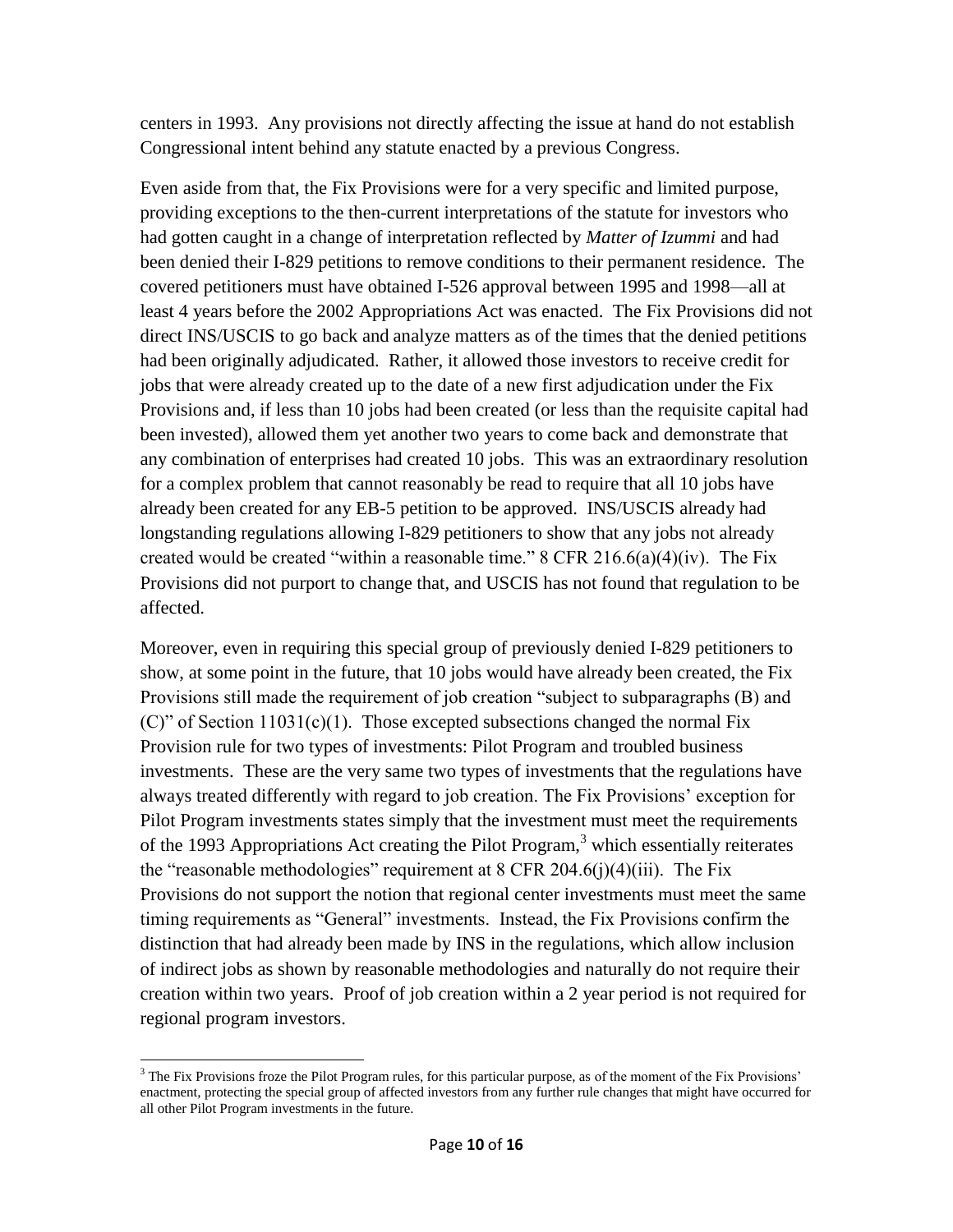*Reference to 8 CFR 204.6(m)(3)(iv) – "detailed prediction"*

Section 5, under the heading, *Who Must File Form I-924 Supplement for Each Fiscal Year?*, states:

In reference to 8 CFR 204.6(m)(3)(iv), provide a *detailed prediction* which addresses the prospective impact of the capital investment projects sponsored by the Regional Center, regionally or nationally, with respect to increases in household earnings, greater demand for business services, utilities, maintenance and repair, and construction both within and without the Regional Center. (Emphasis added.)

The statement about a detailed projection is superseded by  $\S 11037(a)(3)$  of the 21st Century Department of Justice Appropriations Authorization Act, which authorizes the approval of Regional Centers based on "general predictions." The provision reads as follows:

The establishment of a regional center may be based on general predictions, contained in the proposal, concerning the kinds of commercial enterprises that will receive capital from aliens, the jobs that will be created directly or indirectly as a result of such capital investments, and the other positive economic effects such capital investments will have.

IIUSA urges USCIS to change the reference on the Form I-924 Instructions to the 2002 amendments, allowing Regional Center applications based on "general predictions."

## *Typo on filing fee*

The filing fee is stated as \$6,245 under the heading "*What is the Filing Fee?*" It is our understanding that the proposed fee is **\$6,230**.

## *Exemplar petitions – What Is the Purpose of This Form? Section B*

I-526 petitions based on approved exemplar I-526 petitions should be eligible for premium processing. Those petitions should only be adjudicating the investors immigration aspects of the petition. This is no different than the many other immigrant and nonimmigrant visa categories that enjoy premium processing service.

IIUSA objects to the third basis for re-adjudicating a project that has been approved through exemplar petition, that the project approval was "legally deficient." Regional Center operators and EB-5 investors should not be asked to shoulder all of the consequences if USCIS did not properly adjudicate the exemplar I-526 in the first place. It is too late to re-adjudicate once people have committed. If the Regional Center's business plan is followed, based on USCIS positive adjudication of the exemplar I-526, it has to be approved<sup>4</sup>. The law is too unclear and developing to allow the program to hinge

 $\overline{\phantom{a}}$  $4 \underline{\text{Chang v. U.S., }} 327 \text{ F.3911, } 928\text{-}29 \text{ (9}^{\text{th}} \text{ Cir. } 2003)$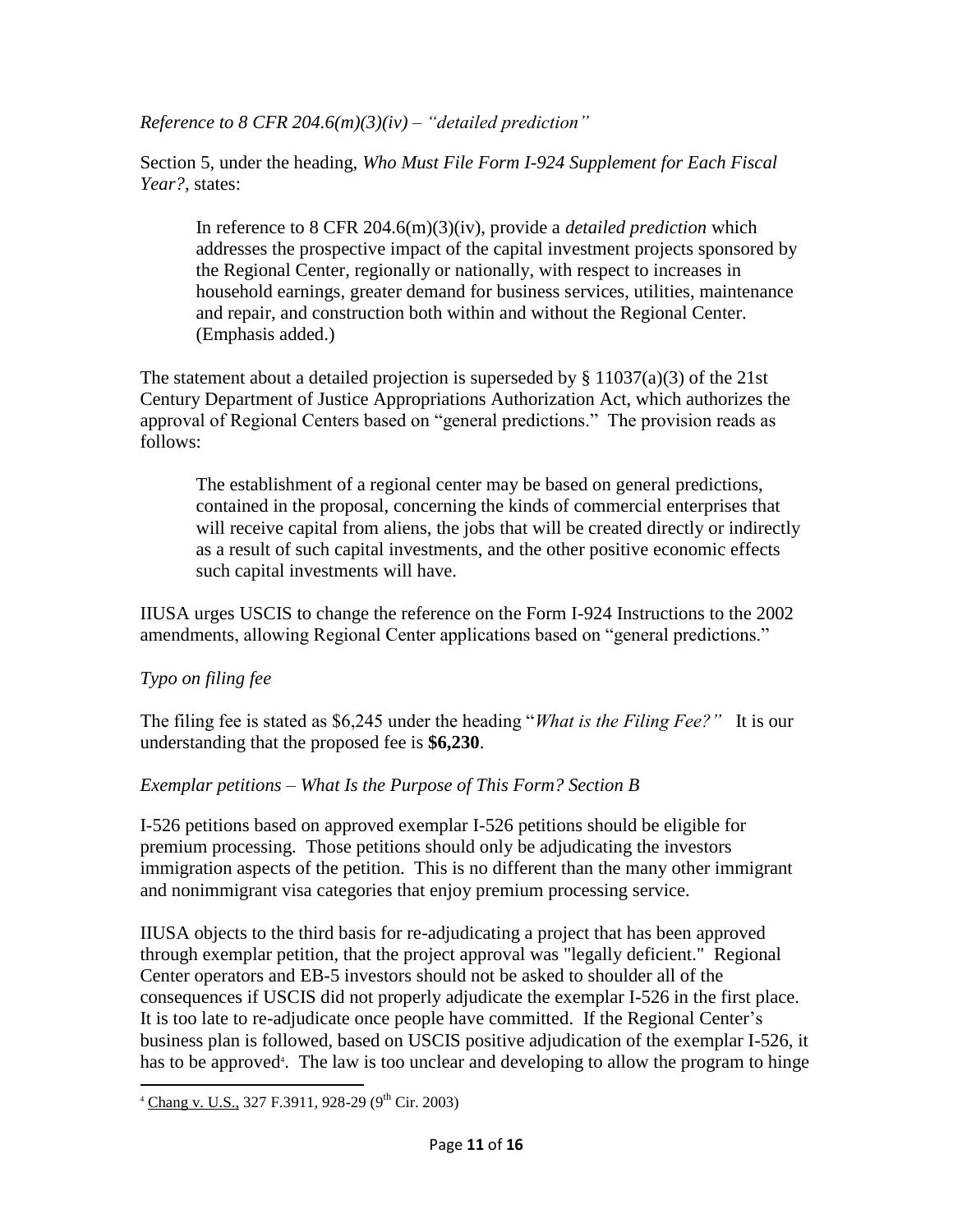on successive USCIS adjudicators agreeing or disagreeing with each other (or same adjudicator not changing his or her mind). This basis of re-adjudicating project represents another aspect of uncertainty that the EB-5 Program cannot afford. There is too much capital, economic growth, and job creation at stake to allow for that.

## *Material Change – What Is the Purpose of This Form? Section 3(3)*

There remains no definition or guidance of what makes for a "material change" that requires a Regional Center to submit an amendment (either to their designation or to a previously approved exemplar I-526). Changes in initial business plans are a part of doing business. In fact, the ability to adapt to those changes quickly often defines the success of a fledgling business. It is in the interest of the Program as a whole that there are clear guidelines on this issue so Regional Centers know when they have to submit an amendment. This kind of certainty is imperative to investors' confidence, which will always be the backbone of this, or any investment deal. It is the position of IIUSA that material change should be narrowly defined to only apply when changes in the business plan lower the total job creation prediction below ten per investor.

It is the position of IIUSA that USCIS should be very reluctant to find a "material change" and should only do so when the purposes of the program would be frustrated. Changes to business operations involving EB-5 petitions should not require any additional filings when they represent the normal vicissitudes of business in reaction to changing market conditions and don't fundamentally change the type of business being invested in and the way that jobs will be created. And even when material change may have occurred, USCIS should allow a regional center to file an exemplar petition for a previously approved project in order to give notice to USCIS of revisions to the business plan without requiring every investor to file a new individual petition and without causing "age out" of children who turned 21 after the initial I-526 was filed. Investors should be allowed to file an I-829 petition with evidence of a filed or approved I-924 to revise a business plan for the affected investors, showing that the new plan is viable and is reasonably likely to create the requisite jobs within a reasonable time using "reasonable methodologies," as is appropriate under the language in the legislation creating the regional center program and the normal regulator standard for I-829 approval.

## *Grammatical/clarity*

**Page 1, sub-section B** – When USCIS is describing when a Regional Center amendment may be filed for preliminary project approval:

 $\bullet$  B.1. talks about an exemplar form and seems to be what the  $12/11/2009$  memo is about.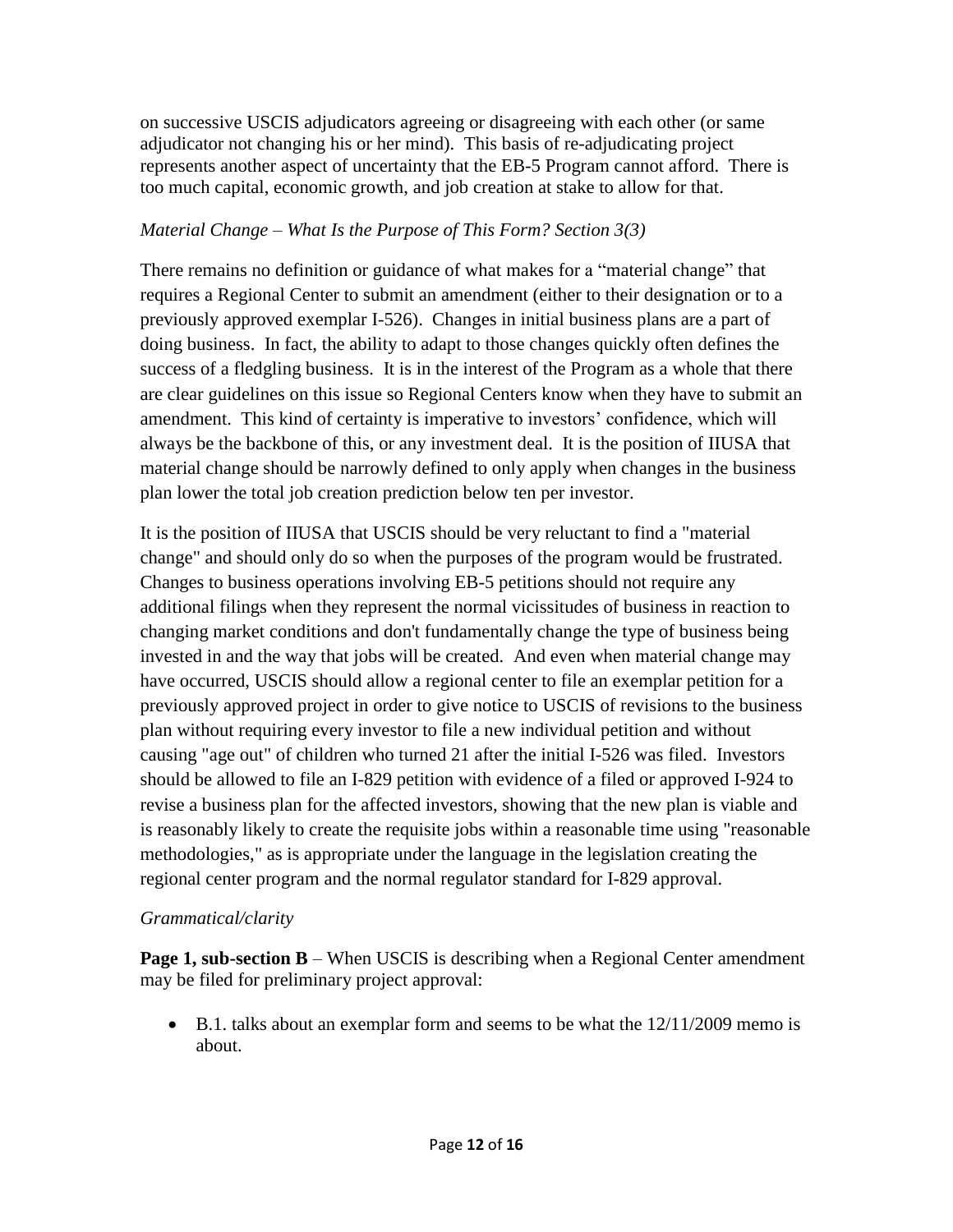B.2. states, "An actual investment project where an exemplar investment project that is materially the same as the actual investment project was previously approved for use by the regional center for EB-5 capital investments."

What does that mean?

**Page 4, Item 4**- A verb is left out of the last line. "Submit a plan of operation for the Regional Center which addresses how investors will be recruited and how the Regional Center will conduct its due diligence to ensure that all immigrant investor funds affiliated with its capital investment projects will **[arise?]** from lawful sources."

# **Form I-924**

Form I-924 introduces standardized collection of Regional Center information. IIUSA supports USCIS in these efforts, so USCIS can monitor Regional Center activities more closely and so the agency can provide aggregated statistics on the EB-5 Program as a whole (*i.e.* capital invested; jobs created; separation of principal and derivative visa usage statistics, etc.) Such statistics have not been published, despite being collected twice by USCIS in recent years. IIUSA's support of these efforts does have a caveat, however. The Association believes that big changes to the Program, like the ones introduced in Form I-924, should go through the standard rulemaking process before being implemented. Without said process, stakeholders never know when new rules may change the rules of the game without fair warning. This kind of uncertainty is dangerous to the long term viability of the Program. The most important aspect of all investments, EB-5 or not, is confidence. A predictable process for rulemaking is an imperative aspect of fostering that confidence. Detailed reasoning for this position is provided below.

# *Five year Regional Center re-designation concept*

The concept of "Regional Center re-designation" is brand new and represents a big change to the EB-5 Program. Changes this big should not be implemented via Form. They need to go through the Administrative Procedure Act ("APA") rulemaking process. Furthermore, IIUSA finds no evidence of regulatory or statutory authority to implement this re-designation process or for the five-year limit on a Regional Center designation. Lastly, the process for an EB-5 investor to become an unconditional permanent resident *and* potentially have his or her capital returned from investment usually lasts at least five years. This provides another angle of risk for investors who are already being asked to shoulder the immigration and capital investment risk. Investors should not be asked to take on another element of risk in this situation. IIUSA asks that USCIS instead put the concept of "re-designation" itself through the standard APA rulemaking process so that the agency can take all public comment on the process into consideration before implementing such a big change to the Program.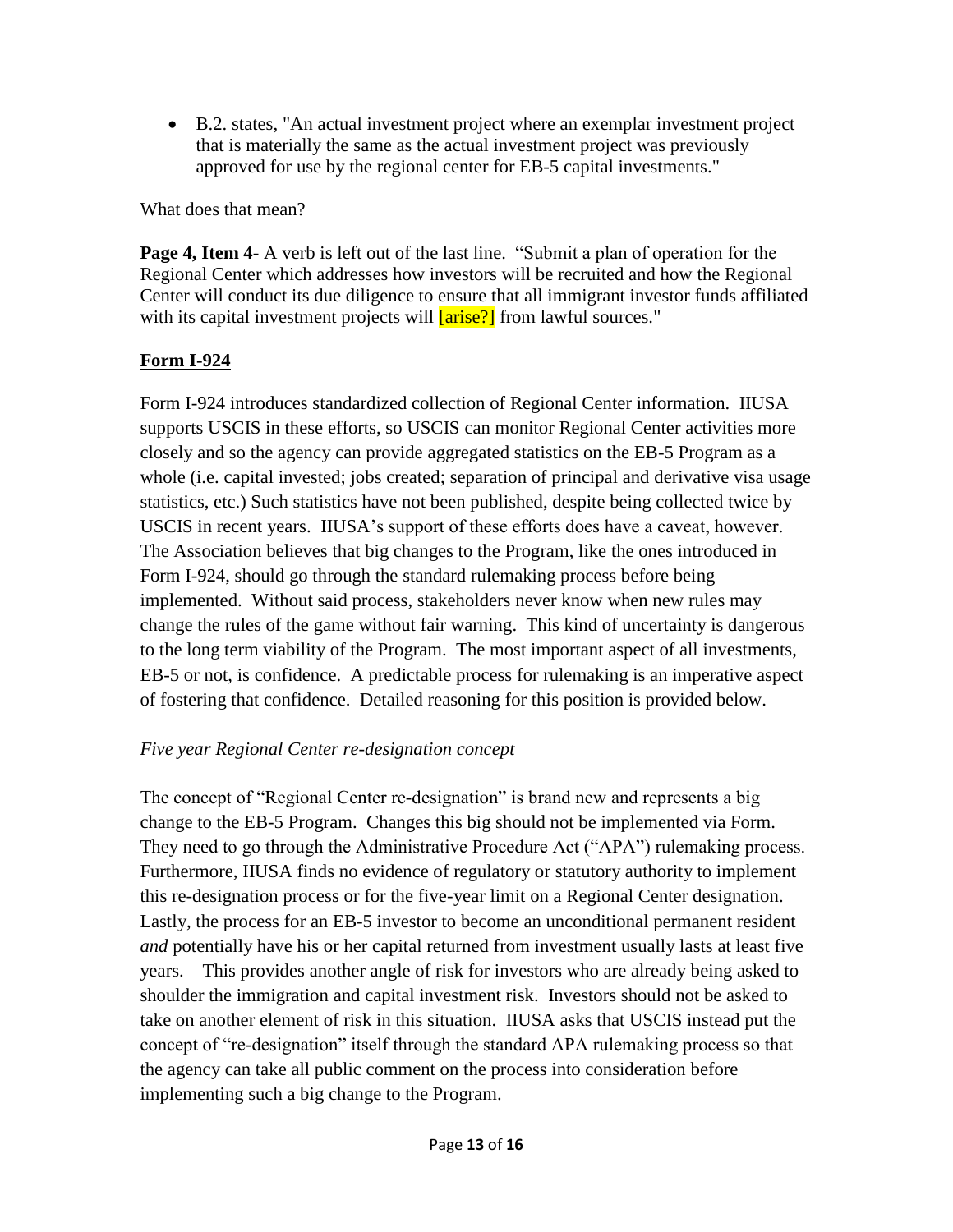IIUSA would also be interested in USCIS's responses to the following questions on the topic:

- What are the standards for re-designation?
- Where did the five-year cycle come from and under what authority?
- Is the fee (\$6,230) the same for re-designation as for an initial application?
- Do all supporting documents need to be included in an application for regional center re-designation?

## *Collecting ownership information*

This Form I-924 provides a unique opportunity to provide Congress with the information it needs to oversee a successful EB-5 Program and should be used as such. With that in mind, IIUSA believes Congress would want to know if Regional Centers are being owned by one or more foreign nationals or foreign entities. Form I-924 is the ideal means of USCIS collecting and providing that data to Congress accordingly. USCIS should consider whether Regional Center ownership by foreign nationals or entities is appropriate or healthy for the Program and whether it should be allowed and quickly make any rules on this issue.

#### *North American Industry Classification System ("NAICS") codes*

IIUSA understands that the use of NAICS codes helps USCIS recreate the job creation predictions using the Regional Center's economic model, thereby improving oversight and data collection abilities. The Association reminds USCIS that applications for Regional Center designation can be based on "general predictions." Therefore, only two or three digit NAICS codes ought to be required for Regional Centers themselves. Complete five or six digit NAICS codes can be used for individual investment projects under the jurisdiction of the Regional Center. IIUSA urges USCIS to make that distinction clear on Form I-924.

#### *Parts 2 and 3 questions*

IIUSA would also be interested in the answers to the following questions regarding Parts 2 and 3 of Form I-924:

#### **Part 2: Amendment to an approved Regional Center designation**

 Do all sections of the I-924 need to be filled out for an amendment, or only applicable sections?

#### **Part 3: Information about the Regional Center**

• Do all questions need to be answered on the form, or can the corresponding materials be referenced to attached supporting materials (i.e. "see exhibit 3 attached")?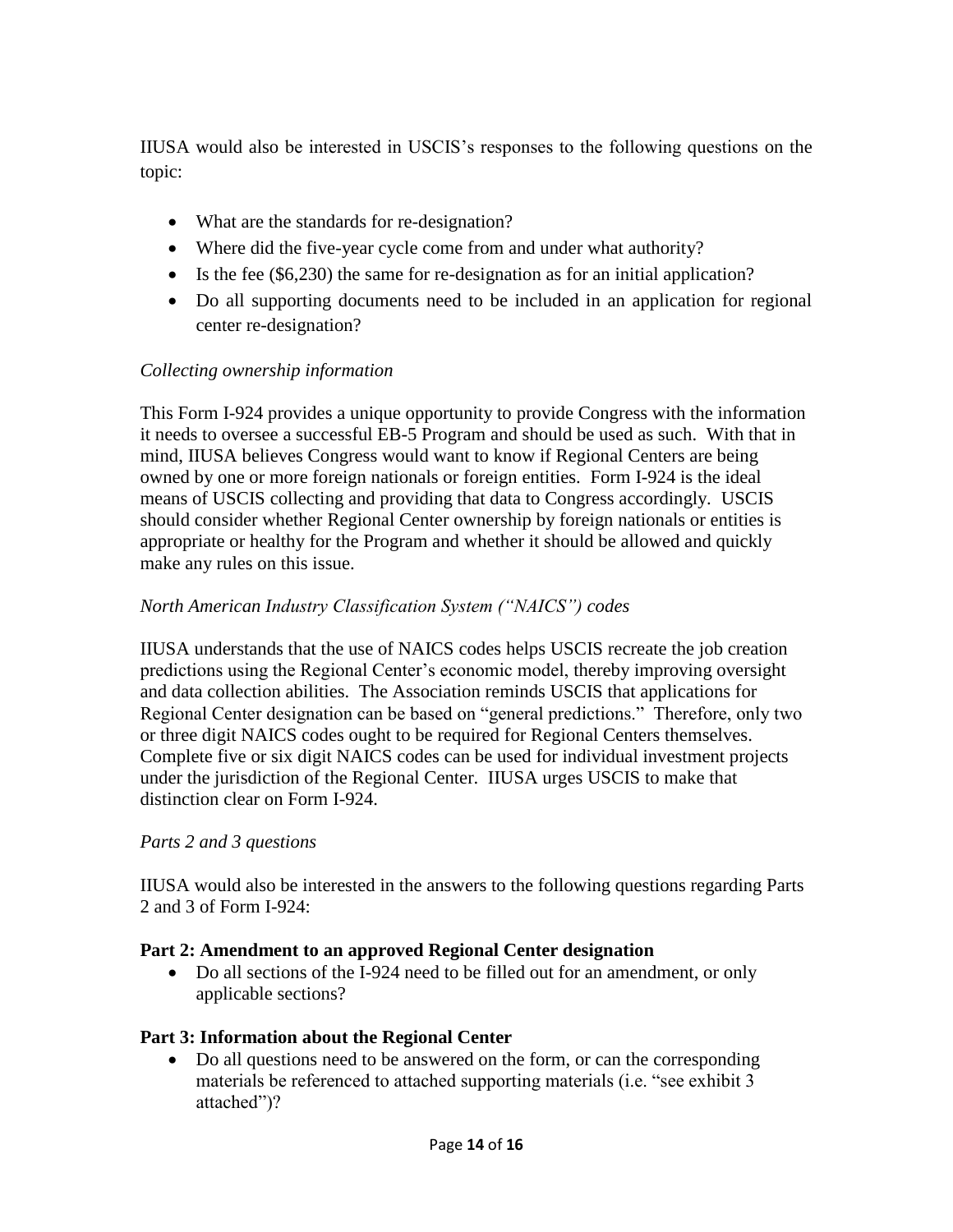- (A): why does it ask for the Social Security  $\#$  of the Regional Center? Shouldn't this be an EIN instead?
- (D): Name of other Agent: should this be completed for the managing principal(s)?
- (D)(9)(c): *Has or will the Regional Center or any of its principals or agents receive fees, profits, surcharges, or other like remittances through EB-5 capital investment activities from this commercial enterprise?* What information is the Agency looking for here?

# **Form I-924A**

IIUSA reiterates its general support for USCIS efforts to standardize the collection of information from Regional Centers so it can better monitor their activities and provide aggregated statistics about the EB-5 Program as a whole. USCIS has collected such information in the past, but it has never been published. IIUSA urges that this aggregated information be published as soon as possible by USCIS. These statistics are imperative to understanding the overall economic impact of the EB-5 Program and to help solidify the EB-5 Program as an important tool of economic growth and job creation during a time of national economic fragility.

IIUSA would be interested in clarification on the following points:

- **Part 3, #5:** *Note: USCIS may require case-specific data relating to individual EB-5 petitions and the job creation determination and further information regarding the allocation methodologies utilized by a regional center in certain instances in order to verify the aggregate data provided above (I-526/I-829 petitions approved/denied/revoked).* What does this mean?
- Would USCIS consider a fee exemption for not-for-profit Regional Centers?

IIUSA again thanks you for the opportunity to comment and looks forward to engaging directly on the topics in this letter. These comments are meant to protect the integrity and international confidence in the EB-5 Program so that it can continue to grow and contribute positively to the fragile recovery of the national economy. Without the certainty and predictability suggested in this letter, investor confidence will falter, and so will the Program. There is too much capital, too many jobs, and too much potential for economic growth at stake for USCIS to implement drastic changes the Program in haste. Predictability in all aspects of the EB-5 Program, especially the rulemaking and policymaking processes, is the best way to provide it with the certainty it needs to thrive.

Please contact me with any questions.